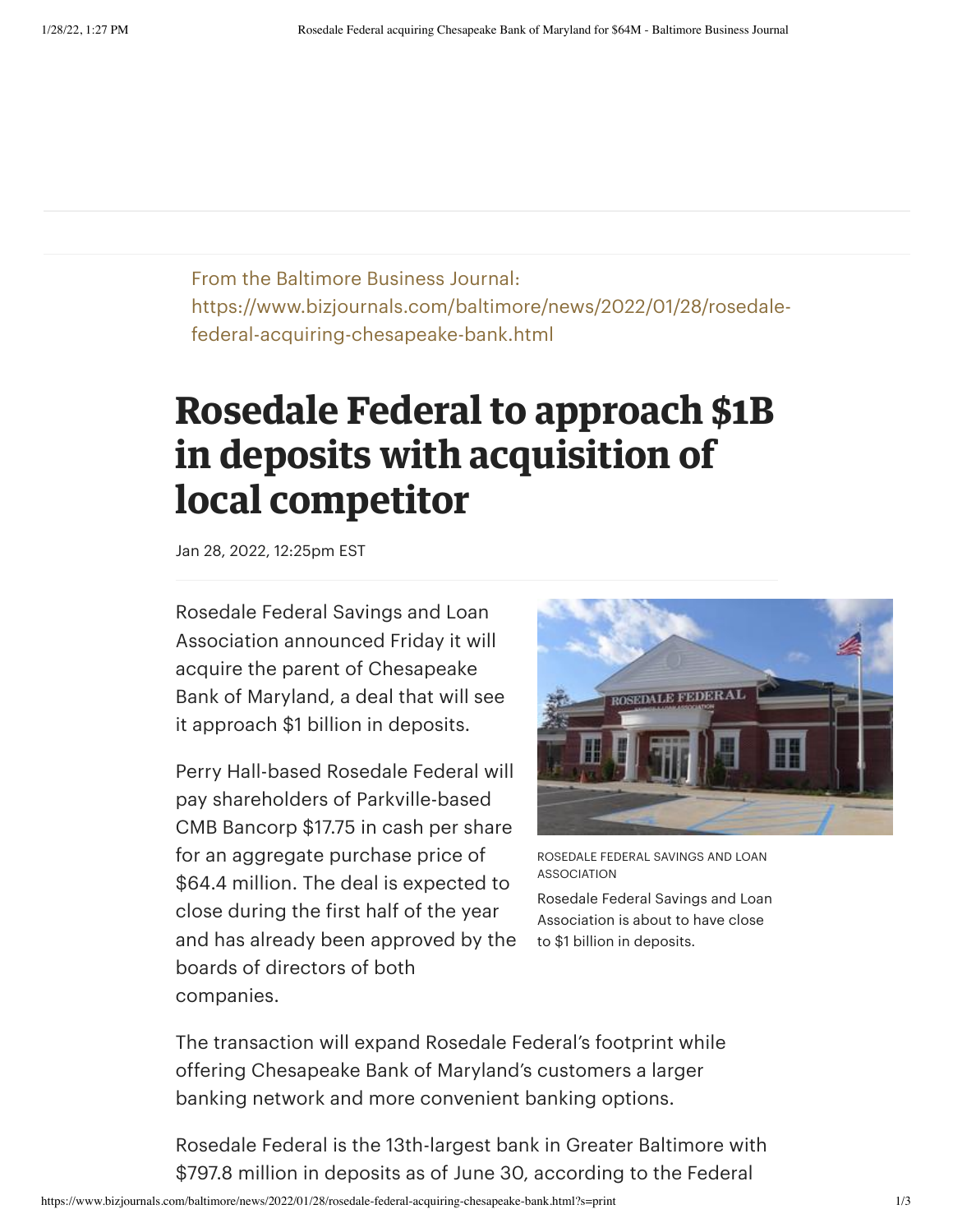1/28/22, 1:27 PM Rosedale Federal acquiring Chesapeake Bank of Maryland for \$64M - Baltimore Business Journal

Deposit Insurance Corp. The bank will have more than \$994 million in deposits with the acquisition of Chesapeake Bank of Maryland, which had about \$196 million in deposits of as June 30.

Rosedale will also have 14 locations with the addition of four offices from Chesapeake Bank and a new branch of its own set to open soon in Timonium. One of Chesapeake Bank's branches is located in Pasadena, enabling Rosedale Federal to make its entry into Anne Arundel County.

"This is a very exciting time for Rosedale Federal as this transaction will provide immediate additional size and scale, along with a larger footprint for additional growth opportunities," Rosedale Federal CEO Kevin [Benson](https://www.bizjournals.com/baltimore/search/results?q=Kevin%20Benson) said in a statement. "Evaluating opportunities in our marketplace has been part of our strategic plan for some time; now we have the opportunity to seize on an interesting time for local banks."

The acquisition comes amid a wave of consolidation in the local banking industry that has seen the number of banks in Maryland dwindle down to 43 following the recent completion of First National Bank of [Pennsylvania's](https://www.bizjournals.com/profile/company/org_mv_1643392) [acquisition](https://www.bizjournals.com/baltimore/news/2021/07/13/howard-bank-agrees-to-sell-to-fnb.html) of Howard Bank. Smaller banks have been looking to make deals as the cost of implementing new technology and keeping up with regulatory compliance has increased.

Growing costs and the challenges of remaining independent are exactly why CBM Bancorp pursued a deal, President Joseph Solomon said in a [statement.](https://www.bizjournals.com/baltimore/search/results?q=Joseph%20Solomon)

"With local banking consolidation continuing and the additional headwinds facing our industry, we felt it was the right time for us to consider a partner," Solomon said. "Rosedale Federal offers the scope of services, the community commitment, and the size that will provide the kind of community banking experience our customers expect. We both have a rich history in the Baltimore area and are excited to become a part of the Rosedale Federal family."

CBM delisted from the Nasdaq Stock Market in October because of the costs related to preparing and filing reports with the Securities